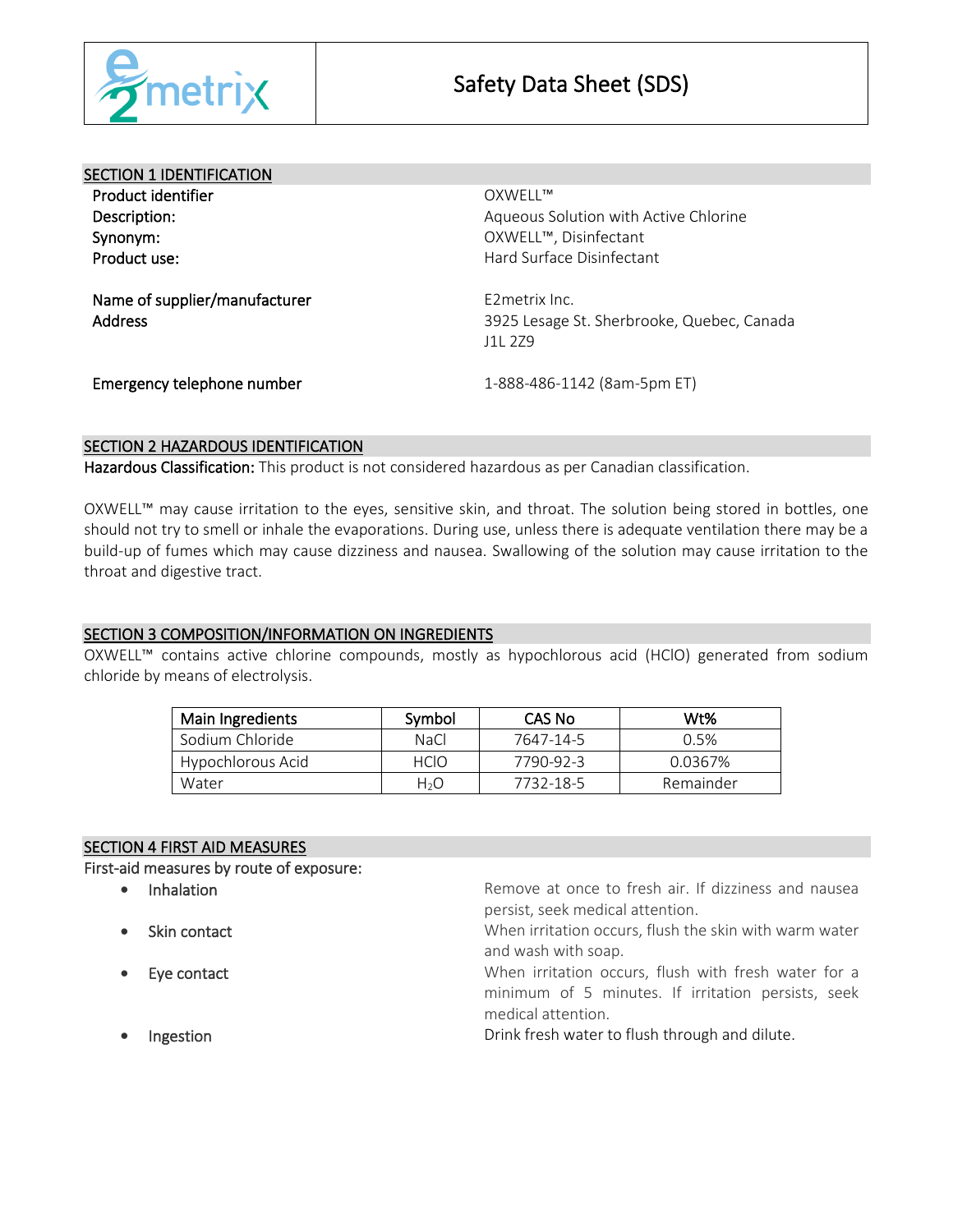## Most important symptoms and effects (acute or delayed):

May cause slight irritation to the skin and eyes.

## Immediate medical attention and special treatment, if necessary:

Treat symptoms. If symptoms persist, seek medical attention.

## SECTION 5 FIRE FIGHTING MEASURES

There are non-fire-fighting measures required. OXWELL™ is a non-combustible, aqueous solution.

## SECTION 6 ACCIDENTAL RELEASE MEASURES

## Personal precautions, protective equipment and emergency procedures:

 $OXWELL^{TM}$  is a biodegradable solution with a limited active chlorine period, and as such, poses no threat to the environment.

## Methods and materials for containment and cleaning up:

A spill can be wiped up with disposable towels. There are no specific disposal instructions for the towels.

## SECTION 7 HANDLING AND STORAGE

#### Precautions for safe handling:

Ensure good ventilation when applying to surfaces. For those with sensitive skin, please use gloves when applying to surfaces.

## Conditions for safe storage (including incompatible materials):

Store in a cool, dry area, away from direct sunlight. Ensure containers are sealed at all times when not being used.

## SECTION 8 EXPOSURE CONTROLS/PERSONAL PROTECTION

## Control parameters, including occupational exposure guidelines or biological exposure limits and the source of those values:

OXWELL™ contains no substances which are subjected to reporting requirements.

#### Appropriate engineering controls:

Not Applicable

## Individual protection measures (e.g. personal protective equipment):

It is recommended to wear gloves when working with the solution, particularly those with sensitive skin. If the solution is being sprayed, it is recommended that goggles and a respirator be worn, and that exposed skin is covered.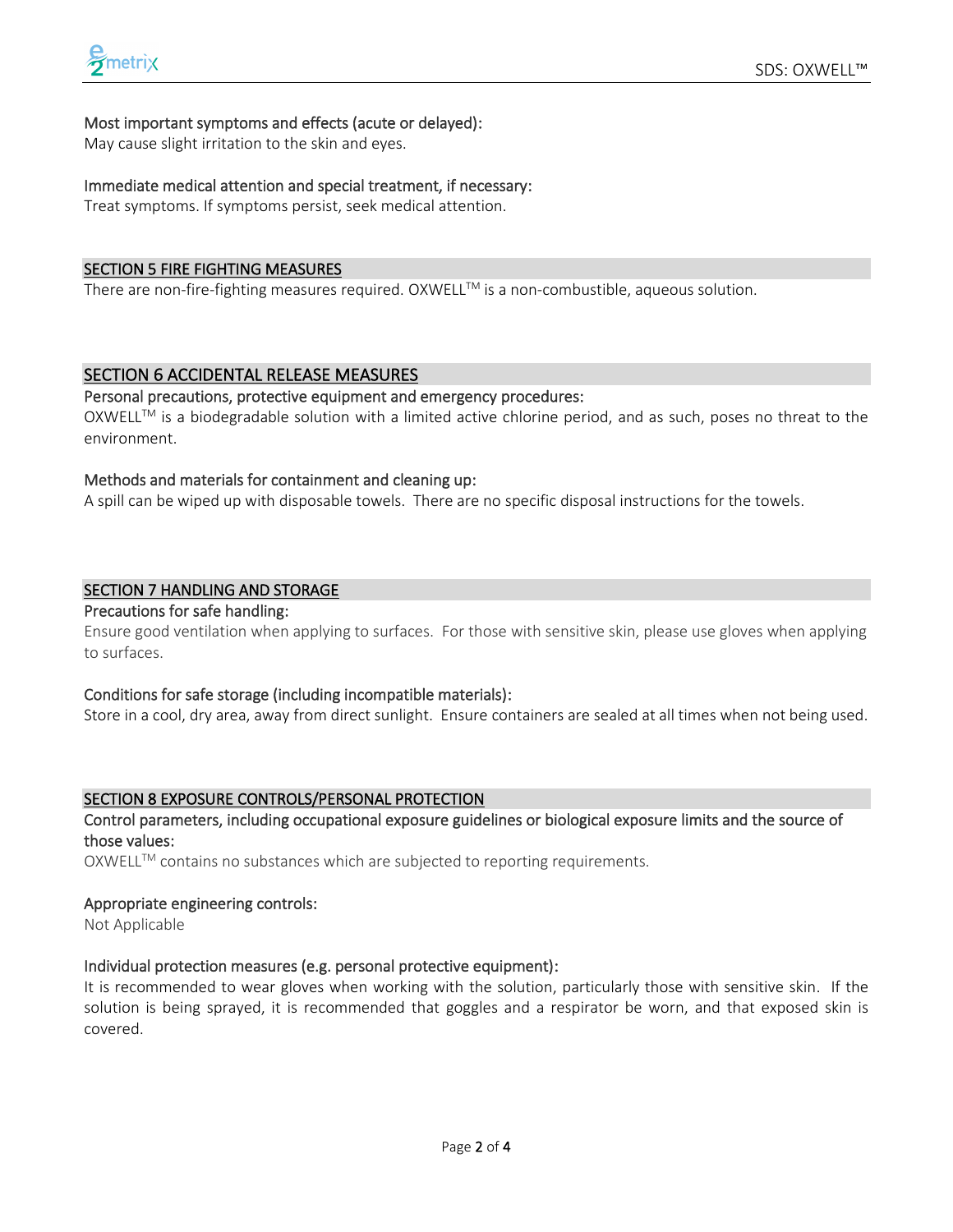## SECTION 9 PHYSICAL AND CHEMICAL PROPERTIES

- Appearance (physical state, colour, etc.) Transparent, colourless liquid (like water)
- 
- 
- $\bullet$  Melting point/Freezing point
- Initial boiling point/boiling range  $100^{\circ}$ C
- 
- 
- Oxidation/Reduction Potential (ORP) +600 to +1200 mV
- Auto-ignition temperature Mot applicable
- Flash point and the number of the Not applicable
- Evaporation rate **Not applicable**
- Flammability (solid; gas) Not applicable
- Lower flammable/explosive limit Not applicable
- Upper flammable/explosive limit Not applicable

• Odour Faint smell of chlorine • pH 5.0-7.0  $O^{\circ}C$ • Relative density **Approximately 1000 kg/m<sup>3</sup> at 20<sup>o</sup>C** • Solubility 100% in water

## SECTION 10 STABILITY AND REACTIVITY

- **Reactivity CONSERVING INSTRUCTE REACTIVE REACTIVE** • Chemical stability **Solution** is stable when used in accordance with supplier's instructions • Possibility of hazardous reactions **None known** • Conditions to avoid None known • Incompatible materials **Exercise Service Contract Contract Contract Contract Contract Contract Contract Contract Contract Contract Contract Contract Contract Contract Contract Contract Contract Contract Contract Contract**
- Hazardous decomposition products Mone known

# SECTION 11 TOXICOLOGICAL INFORMATION

There are no known toxic health effects from exposure via inhalation, ingestion, skin or eye contact with this product. Slight irritations of the eye and skin are possible. Test data is not available.

not available.

is not available.

available.

# SECTION 12 ECOLOGICAL INFORMATION

- Ecotoxicity With eventual loss in chlorine activity, product is not
- Persistence and degradability The product is expected to be biodegradable. Test data
- **Bioaccumulative potential** and No bioaccumulation expected. Test data is not
- **Mobility in soil** Mobility in soil
- Other adverse effects **Accord 2018** None known

expected to be toxic to the environment. Test data is